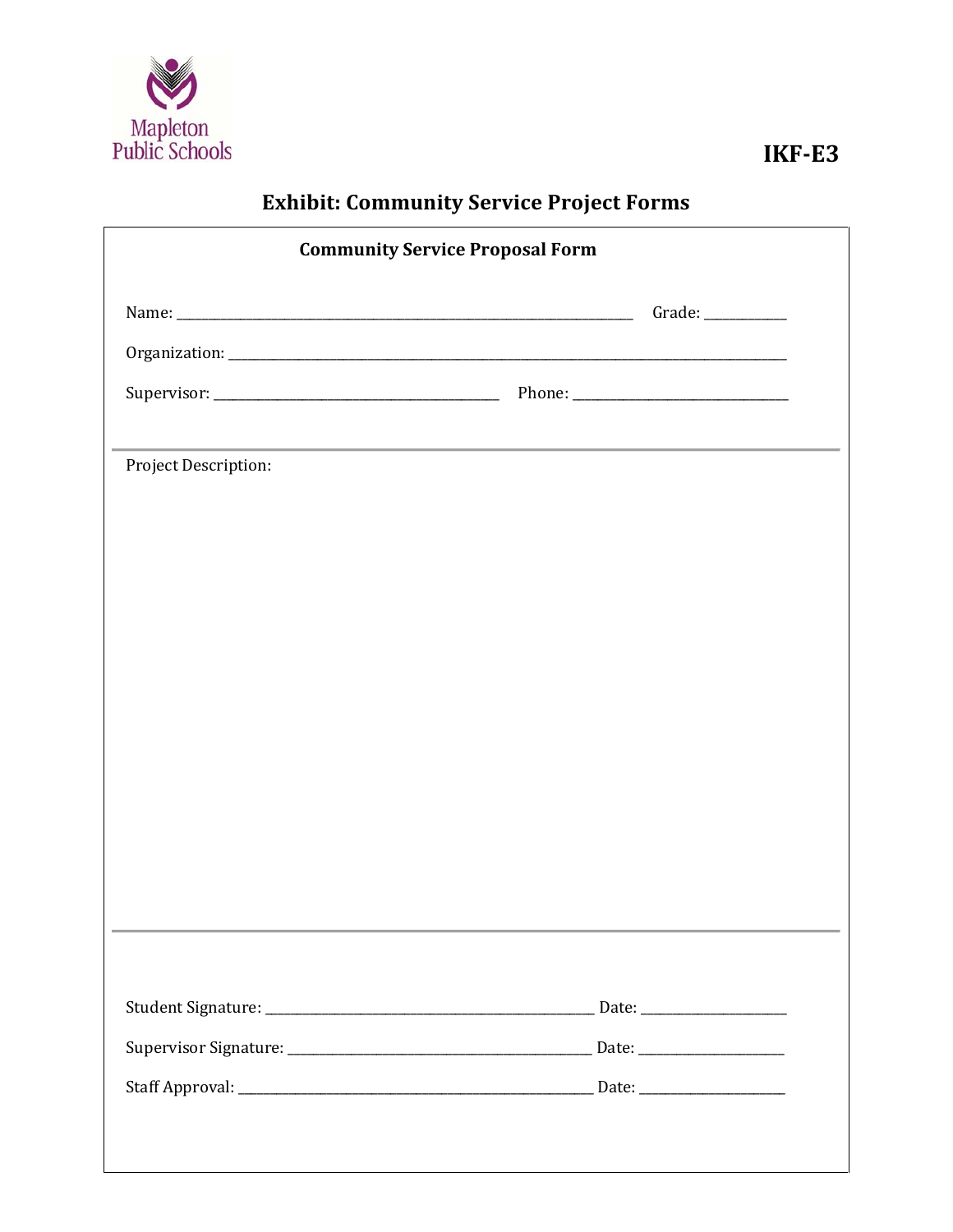

| <b>Community Service Reflection</b>                                            |                   |  |  |  |  |  |  |
|--------------------------------------------------------------------------------|-------------------|--|--|--|--|--|--|
|                                                                                | Grade: __________ |  |  |  |  |  |  |
|                                                                                |                   |  |  |  |  |  |  |
| How has this community service experience impacted you?                        |                   |  |  |  |  |  |  |
|                                                                                |                   |  |  |  |  |  |  |
|                                                                                |                   |  |  |  |  |  |  |
|                                                                                |                   |  |  |  |  |  |  |
|                                                                                |                   |  |  |  |  |  |  |
|                                                                                |                   |  |  |  |  |  |  |
|                                                                                |                   |  |  |  |  |  |  |
|                                                                                |                   |  |  |  |  |  |  |
| What have you learned from participating in this community service experience? |                   |  |  |  |  |  |  |
|                                                                                |                   |  |  |  |  |  |  |
|                                                                                |                   |  |  |  |  |  |  |
|                                                                                |                   |  |  |  |  |  |  |
|                                                                                |                   |  |  |  |  |  |  |
|                                                                                |                   |  |  |  |  |  |  |
|                                                                                |                   |  |  |  |  |  |  |
|                                                                                |                   |  |  |  |  |  |  |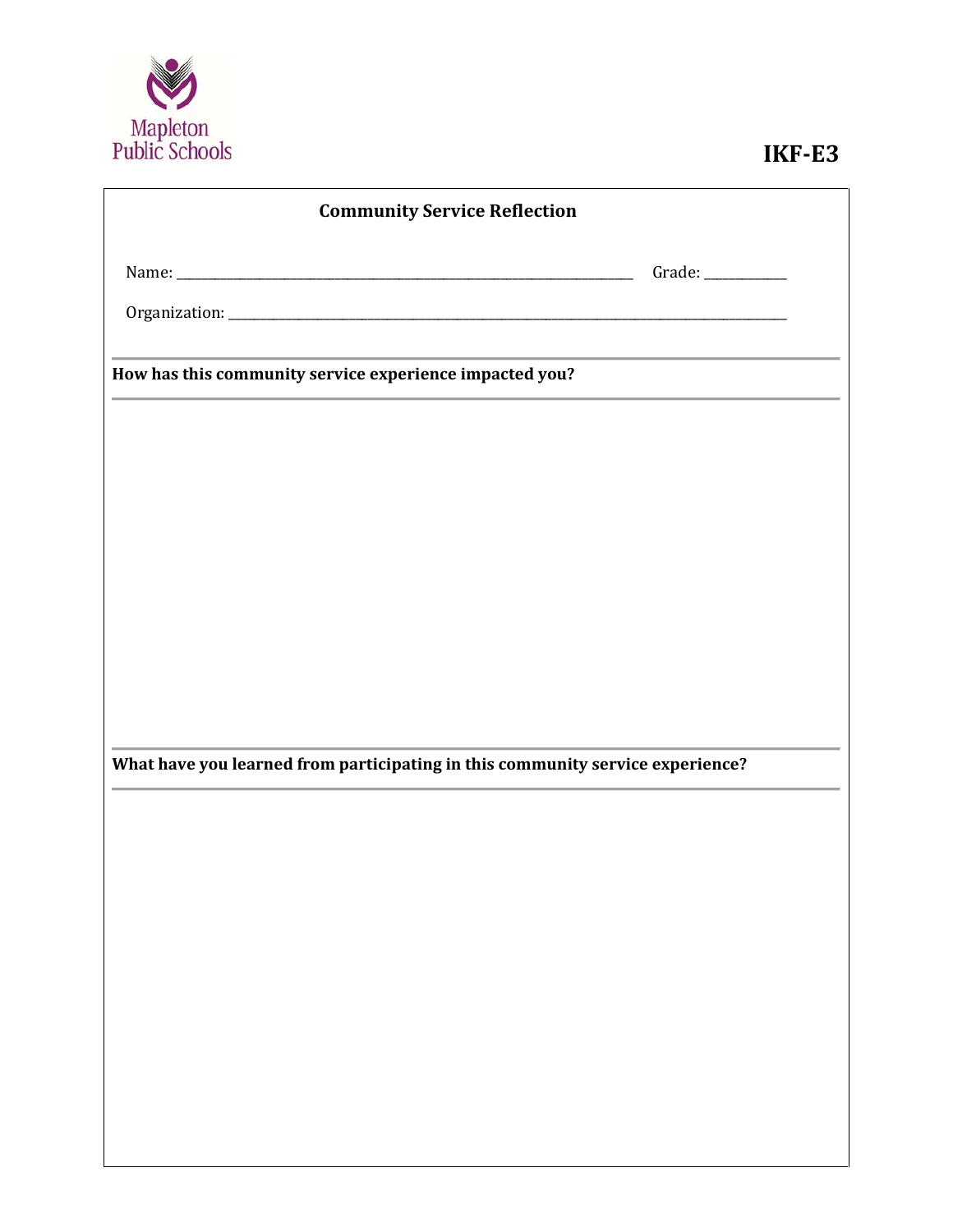

## **IKF-E3**

## **How will this learning help you in the future?**

**Please feel free to share any additional reflections about your community service experience in the space below.**

 **Community Service Log must be attached to this Reflection. Please keep a copy of this form and your community service log for your records.**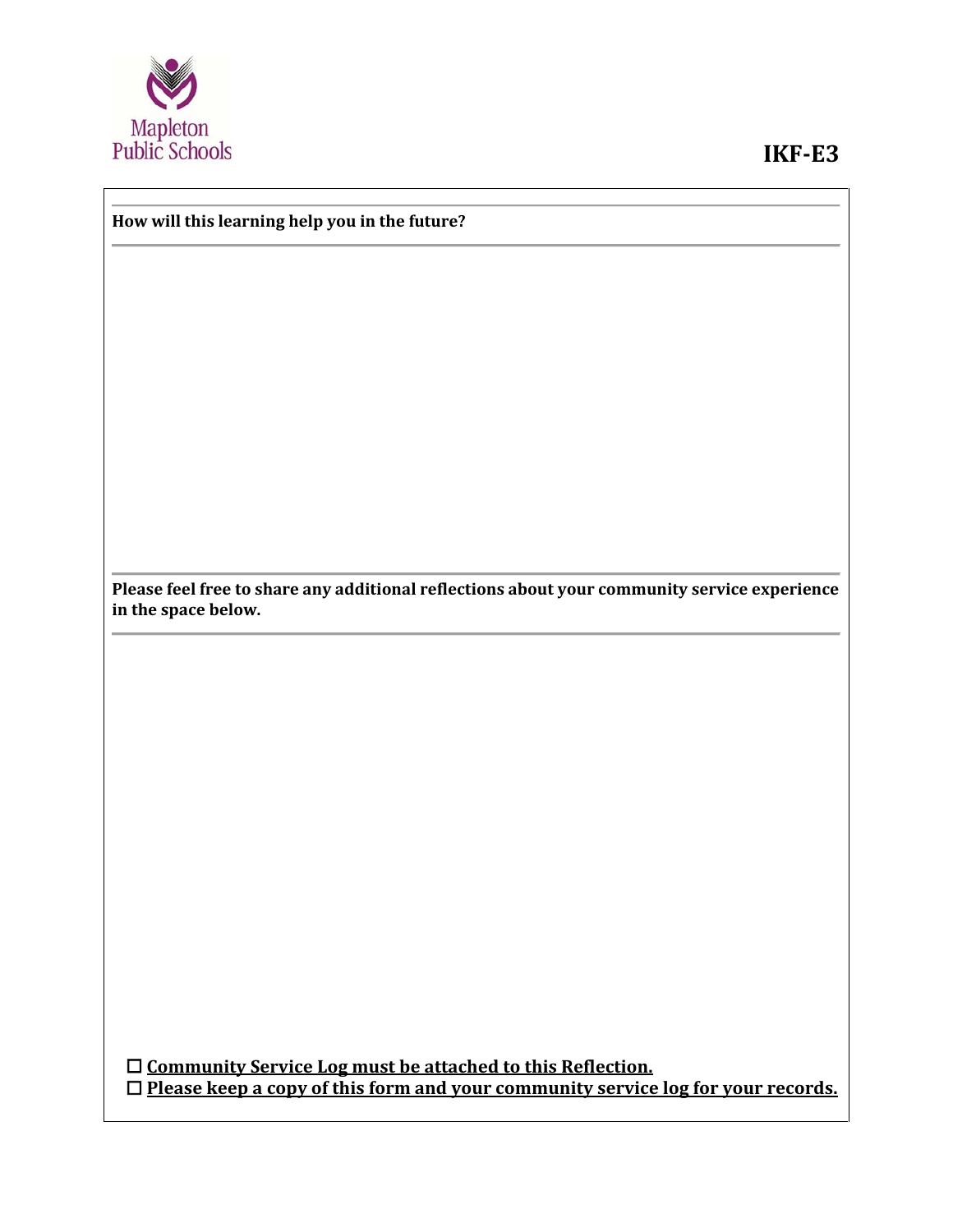

## **Community Service Log**

**Student's Name: \_\_\_\_\_\_\_\_\_\_\_\_\_\_\_\_\_\_\_\_\_\_\_\_\_\_\_\_\_\_\_\_\_\_\_\_\_\_\_\_\_\_\_\_\_\_\_\_\_\_\_\_\_\_ Organization: \_\_\_\_\_\_\_\_\_\_\_\_\_\_\_\_\_\_\_\_\_\_\_\_\_\_\_\_\_\_\_\_\_\_\_\_\_\_\_\_\_\_\_\_\_\_\_\_\_\_\_\_\_\_\_\_\_\_\_\_**

| Date | <b>Hours</b> | Place/Location | Position | <b>Activities Performed</b> | <b>Supervisor Signature</b> |
|------|--------------|----------------|----------|-----------------------------|-----------------------------|
|      |              |                |          |                             |                             |
|      |              |                |          |                             |                             |
|      |              |                |          |                             |                             |
|      |              |                |          |                             |                             |
|      |              |                |          |                             |                             |
|      |              |                |          |                             |                             |
|      |              |                |          |                             |                             |
|      |              |                |          |                             |                             |
|      |              |                |          |                             |                             |
|      |              |                |          |                             |                             |
|      |              |                |          |                             |                             |

**Total Number of Hours: \_\_\_\_\_\_\_\_\_\_\_\_\_\_\_\_\_\_\_\_\_\_\_\_\_\_\_\_\_\_\_ School/Year Semester to be Credited: \_\_\_\_\_\_\_\_\_\_\_\_\_\_\_\_\_\_\_\_\_\_\_\_\_\_\_\_\_\_\_\_\_**

FOR SCHOOL'S USE ONLY: Date Entered into I.C.: \_\_\_\_\_\_\_\_\_\_\_\_\_\_\_\_\_\_\_\_\_\_\_\_\_\_\_\_\_\_\_\_\_\_ Registrar's Signature: \_\_\_\_\_\_\_\_\_\_\_\_\_\_\_\_\_\_\_\_\_\_\_\_\_\_\_\_\_\_